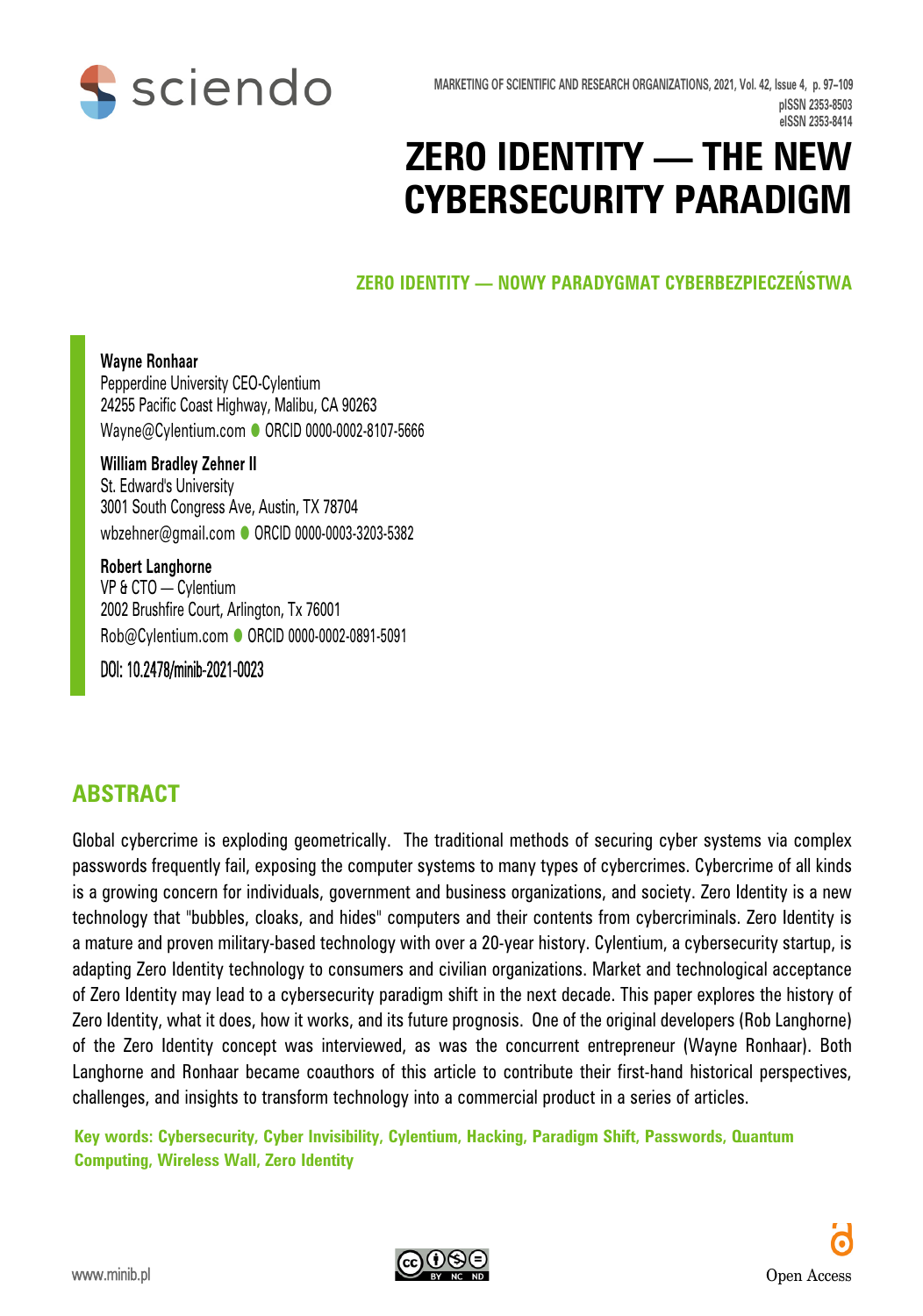## **ABSTRAKT**

Zjawisko cyberprzestępczości rośnie w zawrotnym tempie na całym świecie. Tradycyjne metody zabezpieczania systemów cybernetycznych za pomocą złożonych haseł często zawodzą, narażając systemy komputerowe na różnorodne formy cyberprzestępczości. Cyberprzestępczość stanowi zatem coraz większy problem dla osób prywatnych, organizacji rządowych i biznesowych oraz społeczeństwa. Zero Identity to nowa technologia, która maskuje komputery, odizolowuje je w tzw. "bańkach" i tym samem ukrywa ich zawartość przed cyberprzestępcami. Zero Identity to dojrzała i sprawdzona technologia o pochodzeniu wojskowym z ponad 20-letnią historią. Cylentium, firma typu "startup" działająca w dziedzinie cyberbezpieczeństwa, dostosowuje technologię Zero Identity do konsumentów i organizacji cywilnych. Rosnąca akceptacja rynkowa dla technologii Zero Identity może doprowadzić do zmiany paradygmatu cyberbezpieczeństwa w następnej dekadzie. W niniejszym artykule, na podstawie wywiadów z Robem Langhornem, jednym z pierwotnych twórców koncepcji Zero Identity oraz z Waynem Ronhaarem, przedsiębiorcą-współtwórcą, opisano historię systemu Zero Identity, jego sposób działania oraz jego perspektywy na przyszłość. Zarówno Langhorne, jaki Ronhaar przedstawili swoje własne perspektywy na proces przekształcania nowej technologii w produkt komercyjny oraz na różne wyzwania napotkane na tej drodze. Tym samym stali oni współautorami tego artykułu.

**Słowa kluczowe: cyberbezpieczeństwo, cyberniewidzialność, Cylentium, włamanie komputerowe, zmiana paradygmatu, hasła, komputery kwantowe, Zero Identity**

JEL: K24, L26, M13, Ooo, O31, O33

## **Introduction**

In 1969, the US Department of Defense awarded the initial contracts to develop ARPANET, which connected four computing sites at universities and research centers in the Western United States and eventually morphed into today's Internet. In 1973, the University College of London (England) and Royal Radar Establishment (Norway) connected to ARPANET, and today's worldwide Internet was born. The government-funded Internet research project eventually transformed how societies live, work, and play in almost every corner of the globe (Cohen-Almagor, April 2011).

So, H.K., Kwok, S.H.M., Lam, E.Y., and Lui, K. (2010) of the University of Hong Kong point out the need for robust electronic cyber security like Zero Identify in end-to-end networks. This article explores another US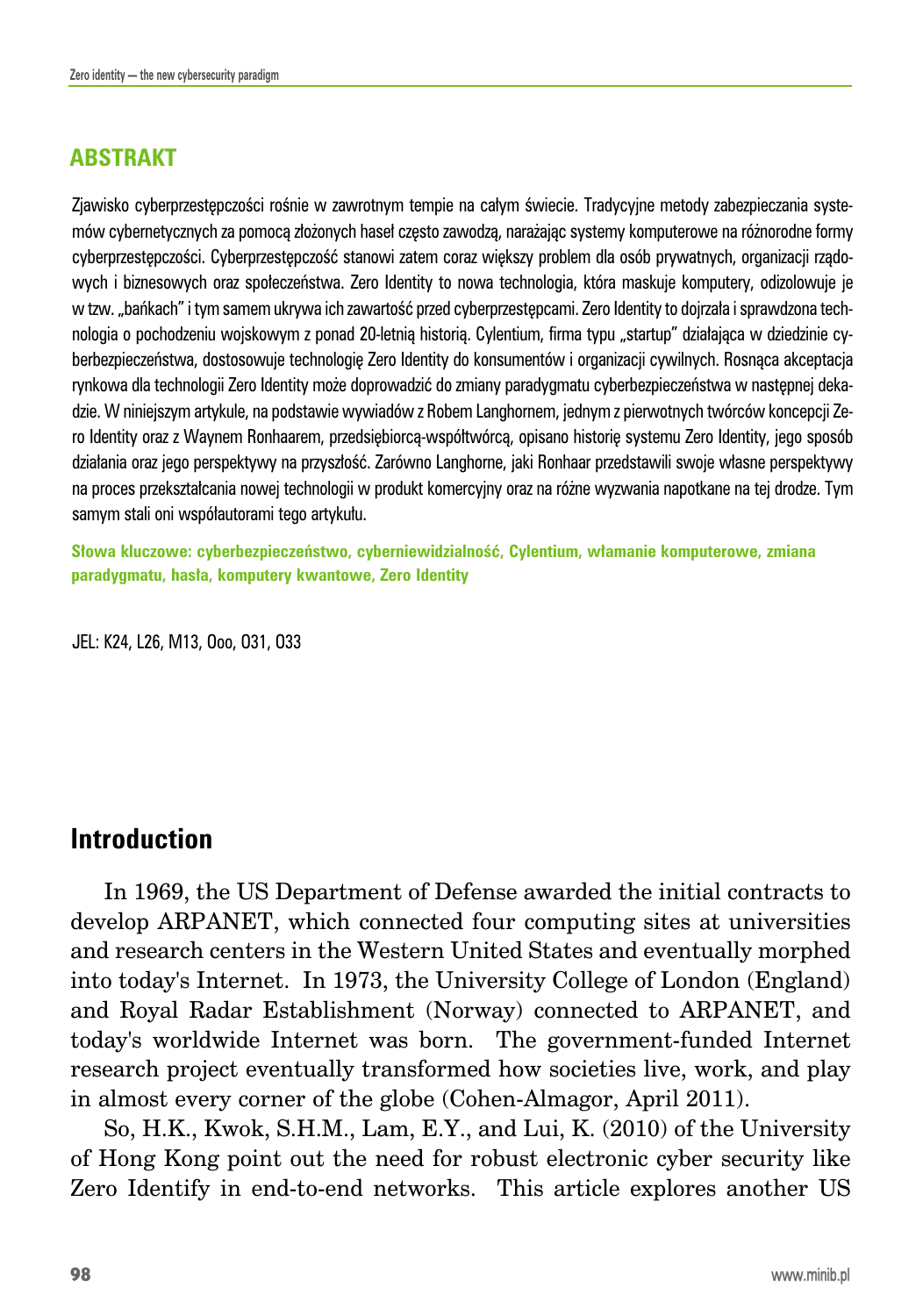government-funded technology with the potential to transform societies, Zero Identity aka Wireless Wall — a technology that can provide strong security in end-to-end networks.

## **The Cybersecurity Challenge**

Nearly a decade ago, in 2012, Leon Panetta, former director of the US Central Intelligence Agency and the US Secretary of Defense, warned the world of the societal dangers from cyber threats (Perlroth, N., 2021). Jang-Jaccard, J. and Nepal, S. (2014) explored the increasing frequency and devastating impact of the exploding number of cybersecurity threats and possible defenses.

More recently, on May 7, 2021, the Colonial Pipeline, which supplies nearly half of the diesel, gas, and jet fuel to the Eastern Region of the US, was hacked using a compromised password (Turton W. and Mehrotra, K., 2021). Colonial Pipeline paid the hackers approximately \$4.5 million in ransom. The U.S. Justice Department recovered about \$2.4 million of the ransom.

Later in May 2021, JBS–USA, the US's largest meatpacker responsible for processing about 25% of the US beef while employing approximately 50,000 individuals, was hacked for ransom (AP, 2021). JBS–USA paid the cybercriminals an \$11.5 million ransom.

Cybersecurity is a global issue. Cybercriminals have twice dropped Ukraine's electrical power (Krigman, A. 2020) as well as disabling the data on nearly 35,000 of Saudi Aramco's computers (Pagliery, J. 2015). Saudi Aramco accounts for approximately 10% of the world's hydrocarbon production.

There are no accurate estimates of the exact scope of cybersecurity crime and related challenges. There is no single source for collating the cybercrime data. Additionally, many ransomware crimes are not reported. Consequently, it is difficult to quantify the number of attacks, ransoms paid, and massive incremental economic investments by individuals and organizations in cybersecurity protective software and technologies. More broadly, by 2021, global cybercrime damages are predicted to reach \$6 Billion /year (Morgan, 2020). In terms of human time lost, the numbers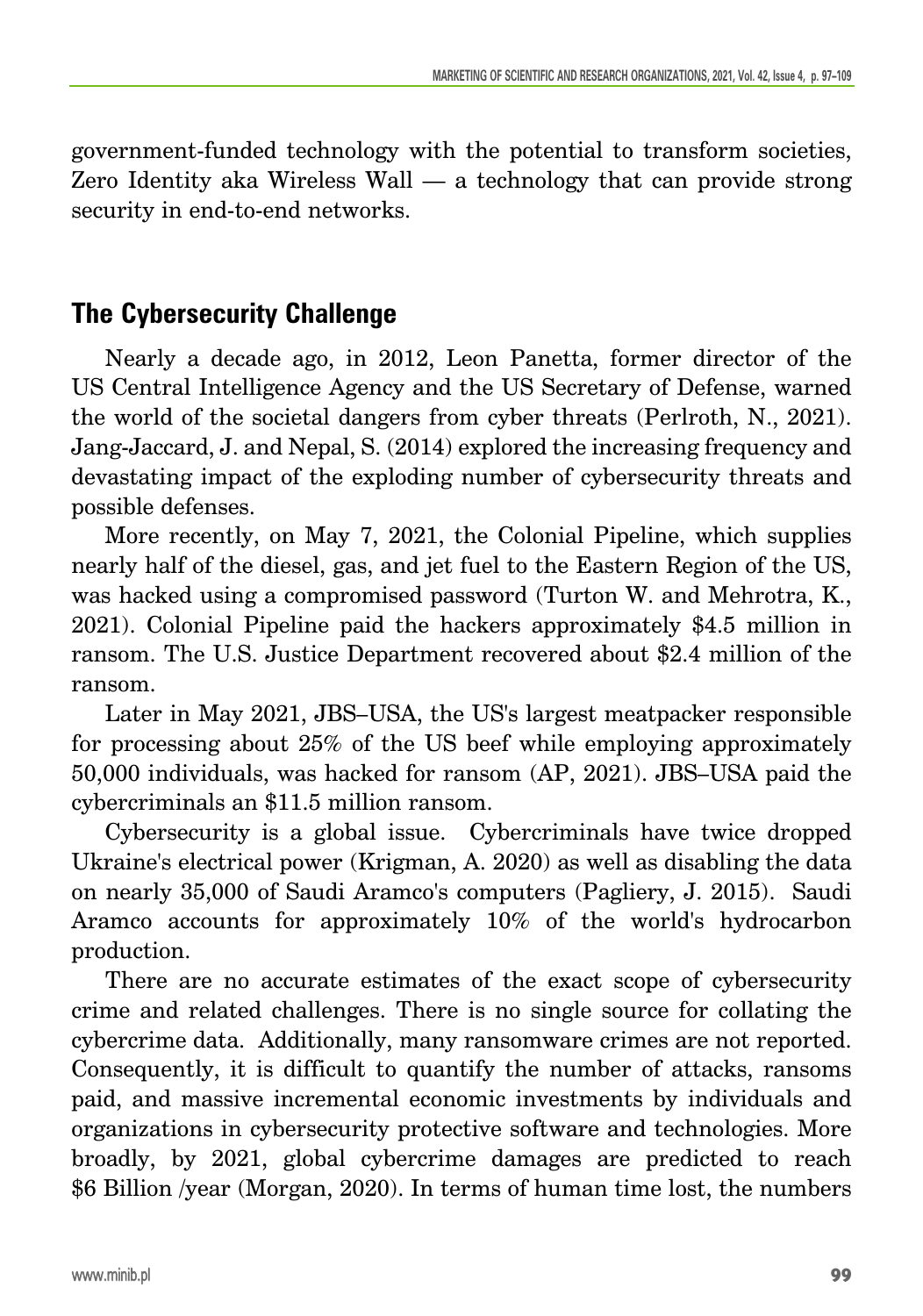are similarly astronomical. The Norton LifeLock report for 2020 estimates that 330 million people in 10 countries experienced cybercrime in the last 12 months, spending 2.7 billion hours dealing with the aftermath (Norton, 2020).

Additionally, the growth of cybercrime is rapidly accelerating. Ransomware attacks strike the American government, businesses, and nonprofit organizations every *eight minutes* (Perlroth, N., 2021). In their fourth report on cybercrime, *The Center for Strategic and International Studies* and the computer security company McAfee estimated the monetary loss from cybercrime at \$500 billion in 2018, which exploded to \$945 billion in 2020 — almost doubling in two years (Riley, T., 2020).

Organizations tend to underestimate the costs of ransomware attacks. In 2019, the *Washington Post* estimated the average cost to the organization of a ransomware attack to be approximately \$762,000. Riley (2020) reported that the impact of business interruption costs "can be five to 100 times larger than the cost of the ransom itself". A 2017 cyberattack on the Danish shipping company Maersk "disrupted operations for two weeks which cost the company \$300 million," according to Riley (2020). From a management perspective, it is quicker and cheaper to pay the ransom to restore the organization's system than rebuild it since most ransom demands are minor compared to the economic impact.

With an even more pessimistic outlook for cybercrime, *Cybersecurity Ventures* predicts damages from cybercrime to "total \$6 trillion globally in 2021... up from \$3 trillion in 2015". Unfortunately, the same organization is already predicting that those totals will hit \$10.5 trillion by 2025. Between the staggering economic costs, the time spent resolving the aftermath of attacks, and the rapid growth rate we already see, we desperately need new technology to protect our digital presence.

# **Passwords — The Current Protective Paradigm**

Cybersecurity attacks are increasing as increasing numbers of individuals work remotely due to covid. None one is safe — including high profile individuals such as Bill Gates and Elon Musk. In a 2020 cyber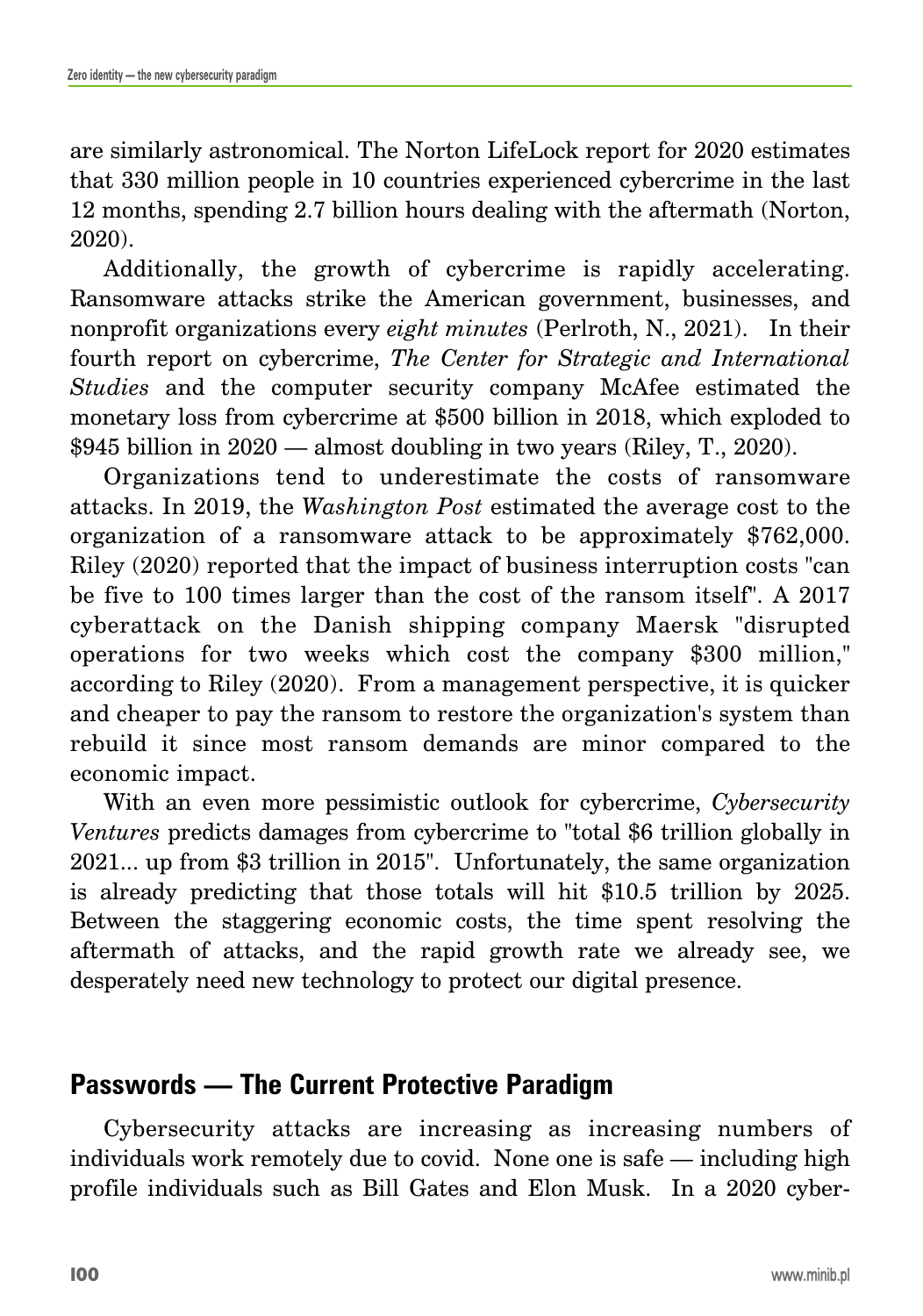attack on Twitter, "Hackers compromised the accounts of 130 high-profile users and were able to reset the passwords of 45 of those accounts (Okereafor, K. and Adelaiye, O., July 2020)".

The current paradigm to protect computer systems from attack is passwords to identify the user via identification and double authentication systems. The passwords are increasingly complex. The drill is familiar: "Your password must have a minimum of 8 to 12 separate characters including capital and lowercase letters and numbers and special characters".

Steward and Strausbaugh (2017) point out that passwords have been "computer security's "first and last line of defense for decades" — especially 8-character passwords.

Without going into the math, the typical 8-character password of uppercase and lowercase letters can be "brute-forced" cracked by a computer "guessing" the number of combinations and permutations in about 7 minutes. Adding special characters lengthens the time to crack an 8-character password to about 96 hours.

However, the "cracking and hacking programs" and computers used by the bad actors are becoming increasingly powerful and quick. More letters, numbers, and special characters lengthen the password's complexity and strength. The newest programs and computers that breach passwords can "crack" more complex passwords in even less time, rendering password barriers alone passe.

Unfortunately, new technology also aids hackers and bad actors. Brute force solutions will become easier as computers and hacking programs improve and exceptionally high-powered computers become accessible. The decade of the 2020s will herald the arrival of practical quantum computers, which are millions of times faster than current computers. Google's quantum computer is 100 million times faster than traditional "bit and byte" personal computers (Nield, D. 2015). Quantum computers will accelerate the demise of traditional passwords.

# **Backdoor Hacking**

Another way bad actors "attack and hack" computers and acquire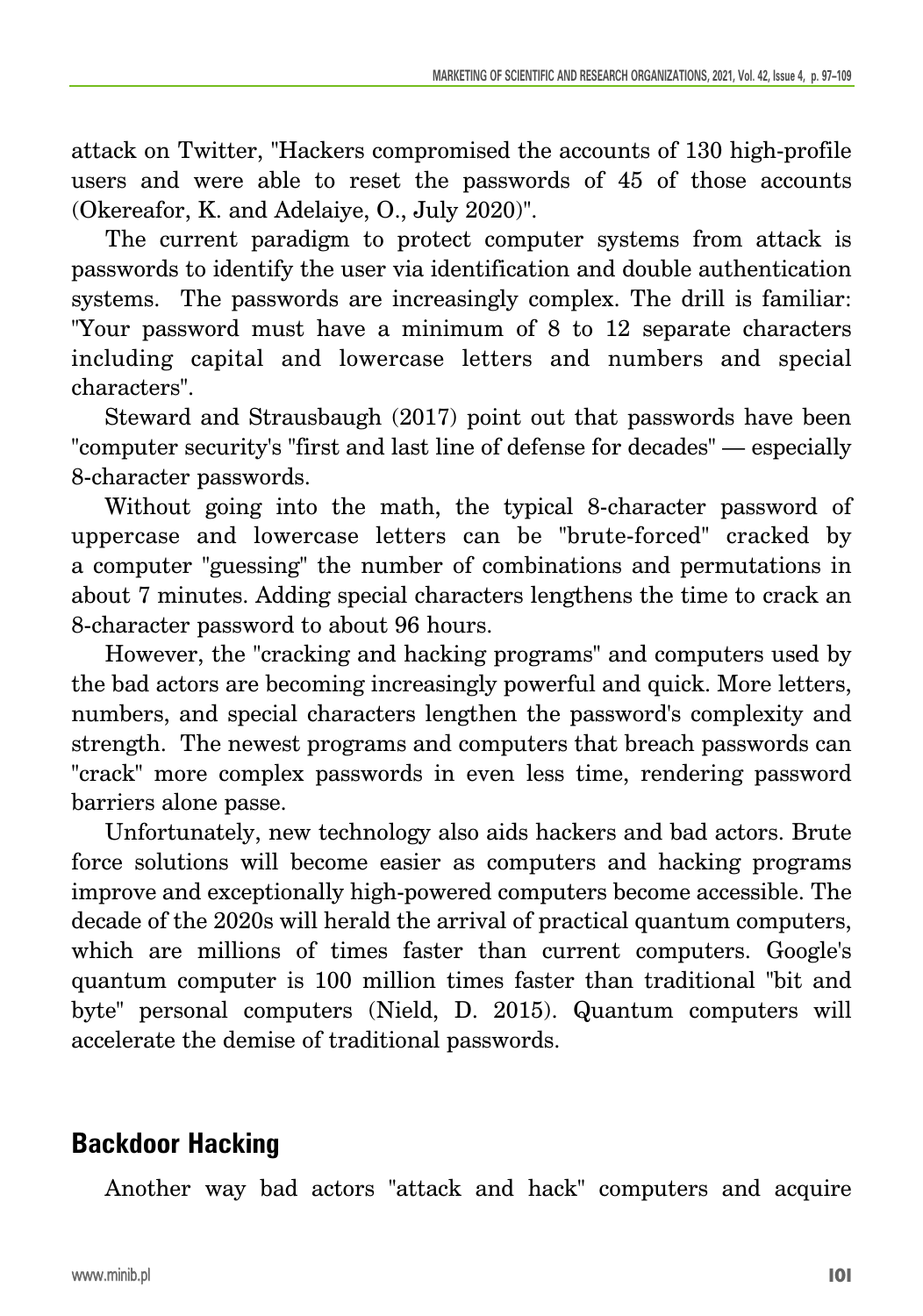information is through other devices controlled by the computer system. The devices can be a mobile phone-controlled thermostat, a television, a printer, or any number of devices. A 2021 survey by *Statista* (January 22, 2021) reported that the typical American home contains a minimum of 10 devices which are entry points for hackers.

Adding another device to the computer and network system creates another potential entry point for hackers to steal data. So, what can individuals do to protect themselves, and more importantly, their families? What actions can close the back doors to a computer system?

# **Zero Identity — The New Paradigm**

A new technology called Zero Identity, or Cyber Invisibility, adds a new layer of protection to the individual's current password. The system authenticates who is allowed into the network. The idea behind the innovative Zero Identity technology is both simple and proven. The technology is simple since its "cloaks" or "bubbles" your location. The Cylentium user cannot be seen electronically under and inside the "bubble," cannot be identified electronically. Thus, the individual's computer and back door entry points cannot be found and attacked by hackers and bad actors.

The electronic technology that "bubbles" your computer and related devices from cyber predators was developed as military technology. Wayne Ronhaar, the founder of Cylentium, an organization adapting the militarygrade "bubble" technology to protect consumers, families, and small enterprises, describes Zero Identity in the following mantra: "If you cannot be seen, you cannot be found; if you cannot be found, you cannot be hacked; if you cannot be hacked, you are safe and secure."

# **What Does Zero Identity Do?**

Zero Identity makes the computer network electronically invisible by surrounding it with a protective "bubble." Cylentium technology is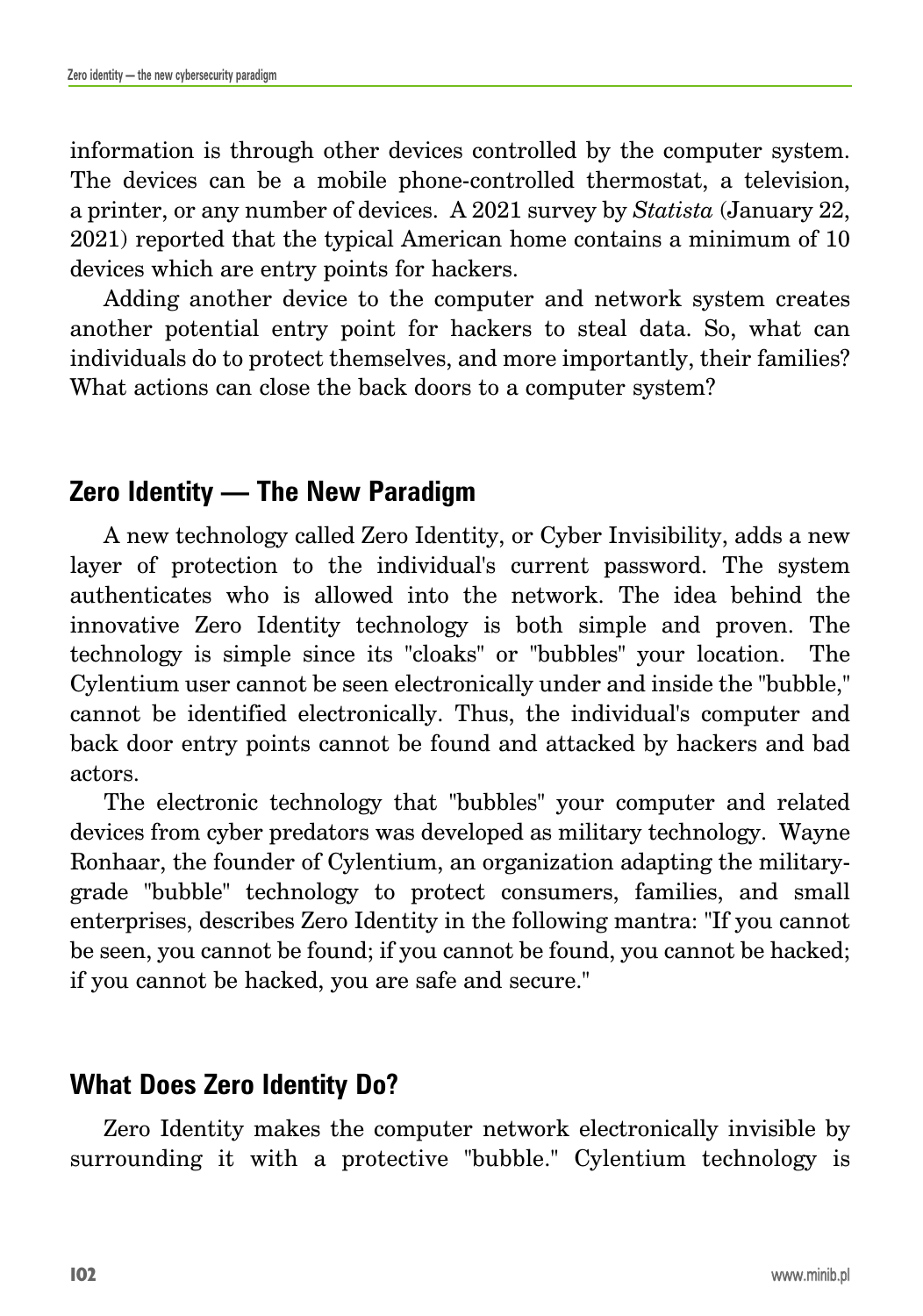sophisticated enough to allow a specific computer or individual to be "bubbled" to a large organization or geographical site. Integrating repeater and concentrator technologies into the network potentially extends the geographic "bubble" to hundreds of square kilometers.

A bubble can be extended through mesh networking to remote computers and devices when traveling, other networks, or even to a unique set of friends and colleagues. An individual or organization may belong to multiple bubbles with different rules and permissions applying to each bubble.

Zero Identify secures individuals and organizations from bad actors and hackers by making computers and systems electronically invisible unless authenticated. The Zero Identity "bubbles" allow authenticated communications such as email to operate both normally and securely.

# **How Zero Identify Works**

Cylentium's Zero Identify technologies work to cloak and protect the individual by combining multiple security technologies into a robust, technologically protective barrier without going into a deep technical dive. The technologies include:

- Zero Identity technology masks and hides the unique computer identification number that identifies every computer. If bad actors look for this identification number as an entry point to hack the network, Zero Identify prevents detecting the device's ID.
- <sup>z</sup> A VPN (Virtual Private Network) embedded in the Zero Identity technology hides a computer's physical location and IP address while encrypting the internet traffic. The VPN secures network communications, hiding a computer from bad actors.
- Zero Identity uses proven "frequency-hopping spread spectrum" technology to rapidly change the sending and receiving frequencies to secure communication between devices.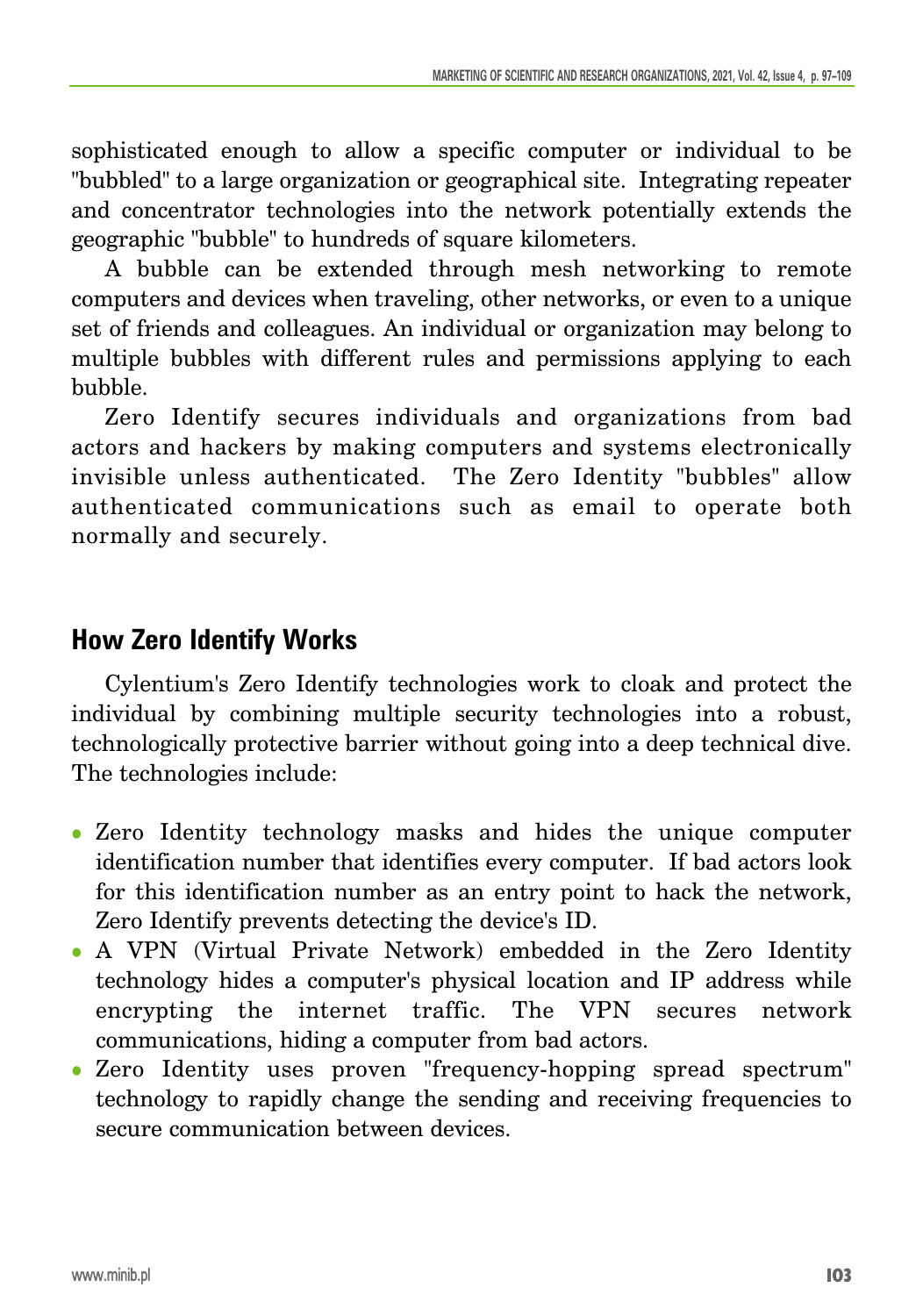# **A Brief History of Zero Identity Technological Development**

Cylentium's technology foundation is military-grade cybersecurity. Twenty years ago, the computer scientists at the US Naval Postgraduate School in Monterey, California, conceived and developed the "bubbling" technology. The original impetus behind the technology was to secure all communications of US Naval vessels in foreign waters or threat environments from external cybersecurity threats and attacks.

The concept was to create an "invisible cloak" on all communications, electronic traffic, wireless, ethernet, satellite, radio, and related electronic signals by making a ship's electronic signals invisible to others. The Zero Identity technology creates a safe "bubble" that allows electronic communications to function freely within the bubble, making the ship effectively electronically undetectable and untraceable to others.

Shortly after developing the concept and prototype, the US Naval Postgraduate School ceased its support for the project due to a lack of research funds. However, the US Naval Postgraduate School formally allowed Dr. Dennis Volpano, a civilian Ph.D. computer science instructor, to develop the technology independently.

In 2000 and 2001, Dr. Dennis Volpano sold the cybersecurity concept to a Silicon Valley technology startup company, Cranite Systems, Inc ("Cranite"), which he co-founded and was Chief Technology Officer. Angel investors initially funded Cranite Systems. In subsequent years, an American venture capital fund named Kleiner Perkins financed Cranite Systems. Investments in Cranite Systems exceeded \$30 million.

Cranite developed a working prototype of Cylentium technology, then called 'Wireless Wall", and sold primarily to government clients and business organizations. Many of the early adopters of the Wireless Wall technology were US government agencies. Others were civilian aerospace companies such as Lockheed Martin and Rockwell International.

These organizations scrutinized the Zero Identity Wireless Wall technology, extensively testing it before purchasing. After testing, these security-focused organizations' purchase shows the technology is robust, met stringent cybersecurity requirements, and works.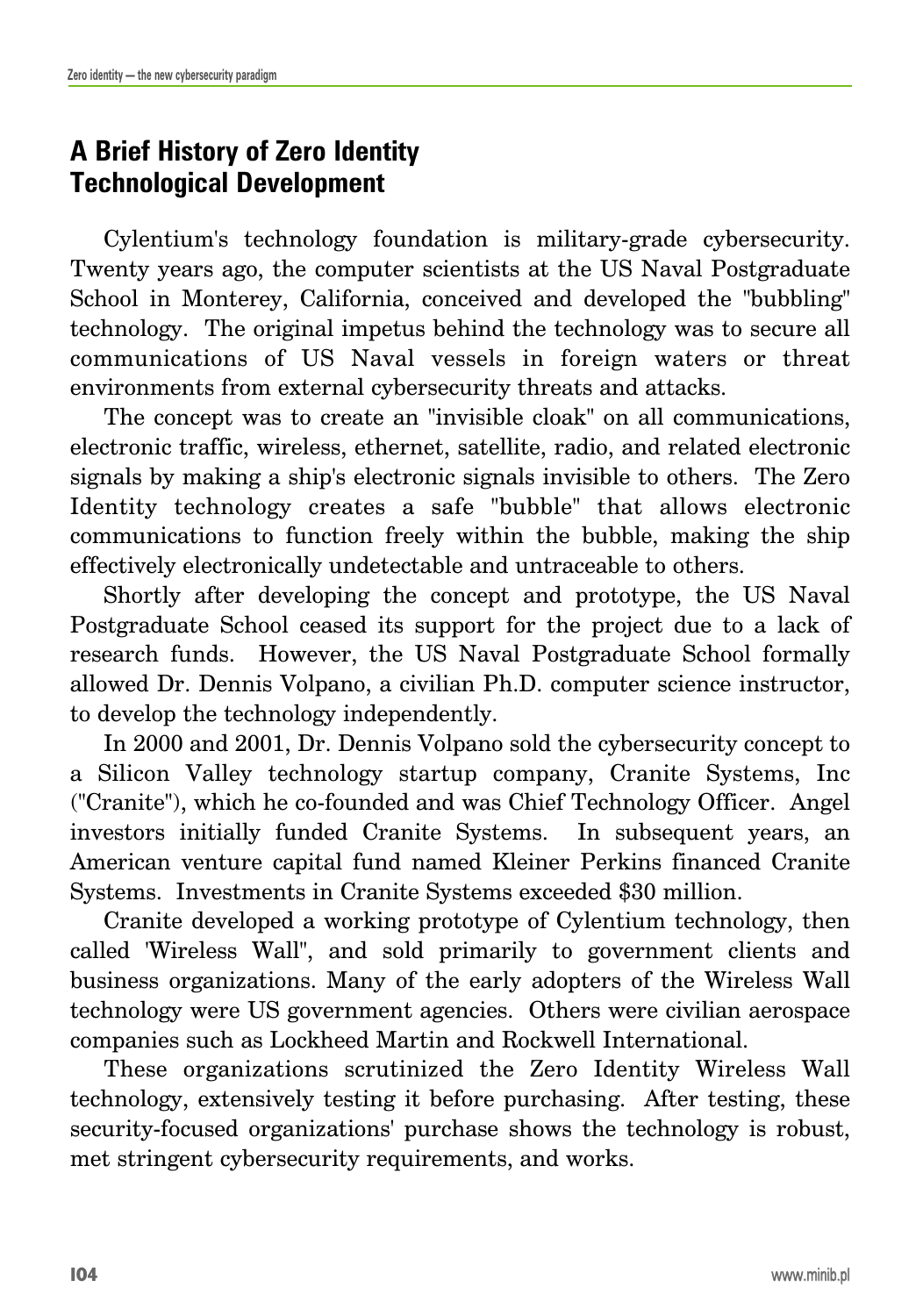| Representative Early Adopters of wireless wall rechnology |                                              |
|-----------------------------------------------------------|----------------------------------------------|
| Booz Allen Hamilton Technology Consultants                | US Army Medical Command                      |
| Canadian Air Force Tactical Forces                        | US Army Mobile Handsets                      |
| Canon Information Systems Research — Australia            | US Bureau of Resource Reclamation            |
| City of Renton, Washington                                | U.S. Joint Forces Command                    |
| City of Savannah, Georgia                                 | U.S. Marine Corps                            |
| First Responders — New York City                          | US Medical & Disease Research                |
| First Responders — Snohomish County, Washington           | U.S. National Security Agency                |
| Lawrence Livermore National Lab                           | US Naval Academy — Annapolis                 |
| Lockheed Martin                                           | U.S. Naval-Marine Corps Intranet             |
| Rockwell International — Space Division                   | US Naval Research Center                     |
| Sandia National Labs                                      | US Naval Weapons Support Center              |
| University of Texas Medical Branch                        | US Office of Secretary of Defense            |
| Walter Reed Medical Center                                | U.S. Space and Naval Warfare Systems Command |
| US Army Inspector General School                          | U.S. Special Operations Command              |
| US Army Madigan Medical Centers                           | U.S. State Department                        |
| US Army Military Academy — West Point                     | White Sands Missile Range                    |
|                                                           |                                              |

**Representative Early Adopters of Wireless Wall Technology**

#### **Exhibit 1. Presents a partial representative list of early adopters of the Wireless Wall Technology**

In 2008, Cranite pivoted the focus of Wireless Wall to target the thennew rapidly growing VPN (virtual private network) market. Warburg Pinkus, a global equity fund, invested \$20 million in additional development funds to refocus the Cranite and the Wireless Wall technology on the rapidly emerging VPN market. As a result of the 2008/2009 financial and technology crisis, Kleiner Perkins and Warburg Pinkus abandoned Cranite, the Wireless Wall technology, and VPN market targeting. The sudden loss of financial resources from venture funds and resulting lack of cash flow forced Cranite to cease operations and dissolve the company.

Due to the lack of ongoing technical support and updates, the existing Wireless Wall customers slowly phased out, except for the US Department of Energy (DOE), which had bubbled a critical US nuclear reactor site.

Ed Smith, CEO of TLC- Chamonix, acquired Cranite's Wireless Wall physical assets and intellectual property in June 2010. Mr. Smith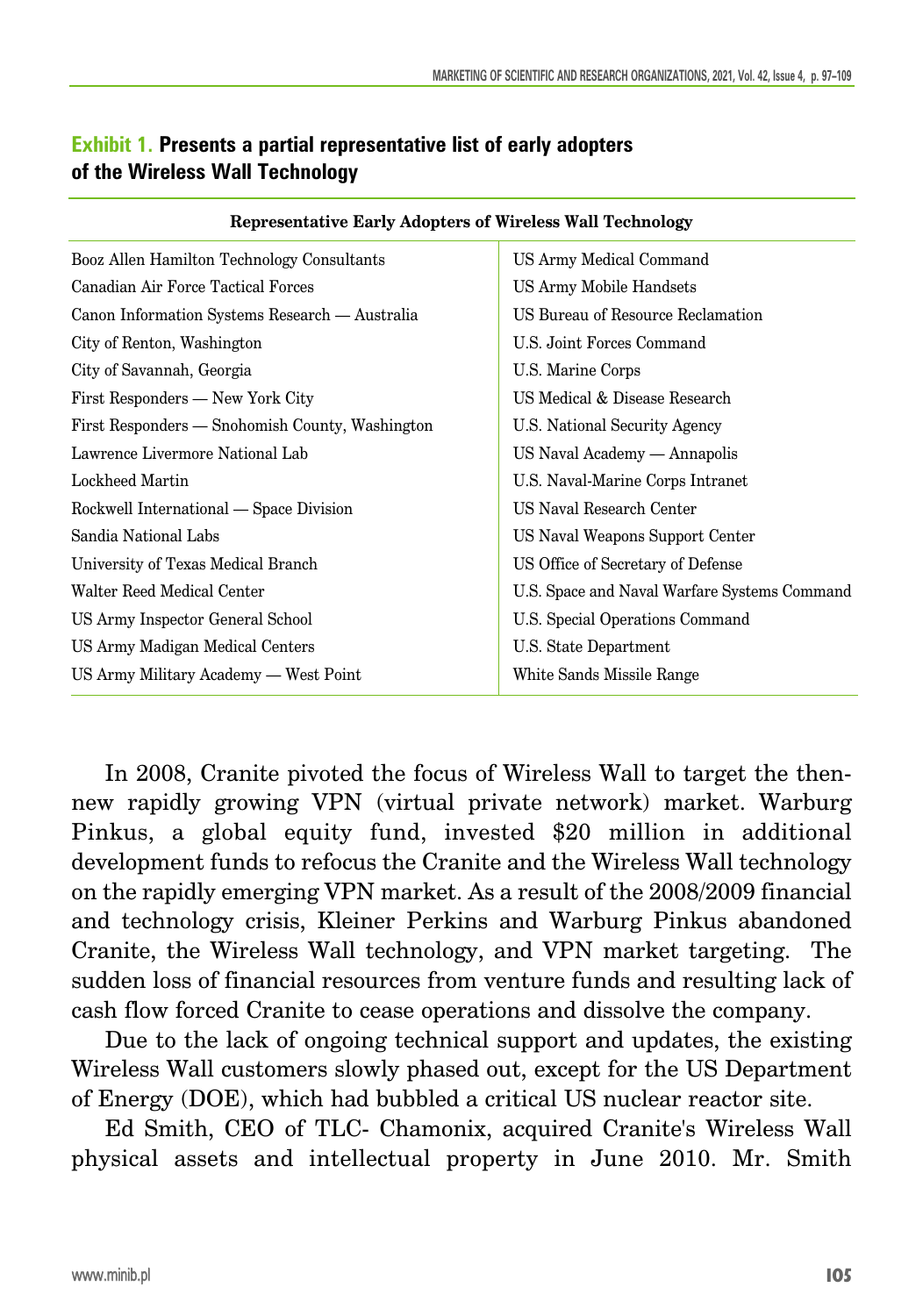attempted to focus on the VPN market, believing he could capture the VPN market with the Wireless Wall Technology. Because Mr. Smith, as a oneperson company, was too small and lacked the critical technical expertise to capture and service global customers — especially significant government contracts, he exhausted all fiscal resources.

In 2017, to revive and relaunch Wireless Wall, Ed Smith reached out to Robert Langhorne, the original team leader and developer of Wireless Wall for Cranite. Ed Smith and Robert Langhorne agreed to form a new company INP — Intelligent Net Protection, Inc., and relaunch Wireless Wall technology under the INP company banner. Late in 2017, INP bid on a NATO Global Wireless Cybersecurity Contract and won against formidable competitors, including Cisco, based on the superiority of Wireless Wall technology. Shortly after the awarding of the contract, NATO canceled the awarded contract due to INP's lack of infrastructure and inability to meet NATO's global support requirements.

As a result of the cancelation of the NATO contract and a desire to press ahead with INP, in 2018, Ed Smith and Robert Langhorne reached out to Wayne Ronhaar, CEO of Snowy River International, to help unlock the potential of the technology by developing a global business strategy and related action programs. A new company, named Cylentium, was created to update the proven Wireless Wall technology and rebrand the technology in cybersecurity organizational and consumer marketplaces.

# **Zero Identity Today**

Today, Cylentium is aggressively and successfully raising funds to convert the technology to civilian use and create the necessary global structure to support all potential clients. Cylentium has identified four major market segments, each with unique needs. (1) Governments that need data security and secure communications; (2) the business market with similar requirements to the government sector; (3) the rapidly growing IoT (the Internet of Things) market focused on complex manufacturing processes that need protection from ransomware; (4) and the consumer which market needs protection from hackers.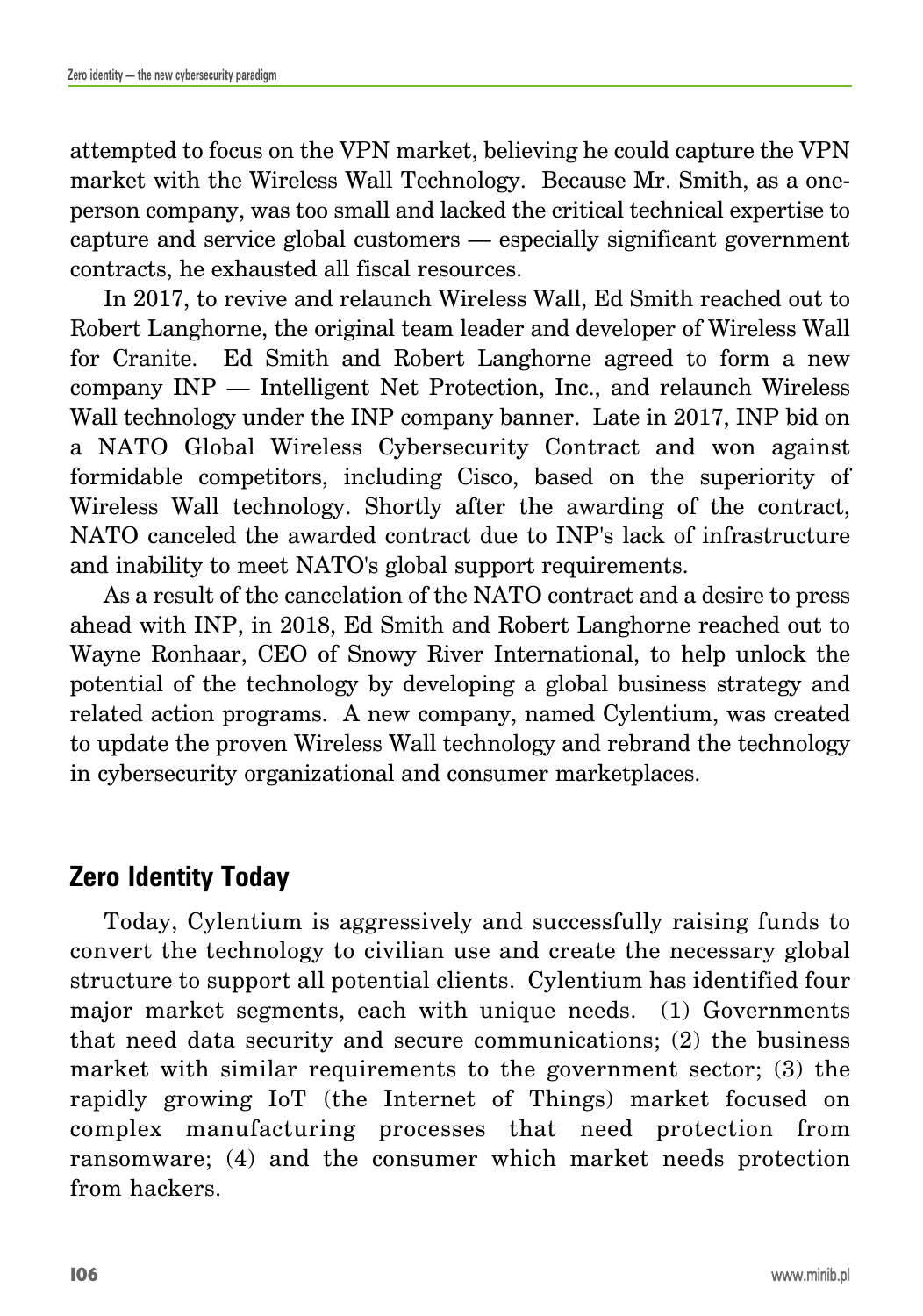Cylentium, Inc. is currently focused on the consumer market as the Zero Identity technology protects home networks, which are otherwise open to data breaches by hackers. The expanding world of working remotely due to Covid-19 and the increasing proliferation of home devices connected to the network (such as smart appliances, televisions, et al.) has driven consumer cybersecurity needs to new levels.

The typical home in the US has 10 to 17 IoT devices — each one representing an unprotected back door. Additionally, the expansion of digital banking and financial transactions makes the consumer more vulnerable to cybercrime. As a result, consumer ransomware attacks have increased. The consumer's limited current defense against bad actors uses increasingly complex passwords and multi-step authentication.

Cylentium, Inc. focuses primarily on the consumer market with brandnew, improved products designed to bring proven military-grade cybersecurity protection to "bubble" the consumers' homes.

## **Summary**

Zero Identity technology supersedes the password and multi-step authentication challenges, which frequently fail to protect the network systems and create opportunities for cybercrimes. The Zero Identity technology is robust, proven effective in rigorous environments at military and government sites such as the State Department and the US Secretary of Defense and in practical civilian business applications such as at Lockheed Martin and Rockwell International.

Several organizations have attempted to commercialize the Zero Identity technology by forcing its application to large and complex organizations. Today, Cylentium focuses on addressing the technology's consumer and small business applications.

The Zero Identity technology has the possibility of becoming the new paradigm for cybersecurity. Zero Identity "bubbling" protects individuals and organizations by increasing the difficulty of hacking computers, homes, and organizations by "hiding" the computers and network. Zero Identity may impact global society, as did the Internet, by creating an entirely new cybersecurity paradigm: protecting the systems from hackers to save consumers an estimated \$10 trillion in losses due to cybersecurity crime annually.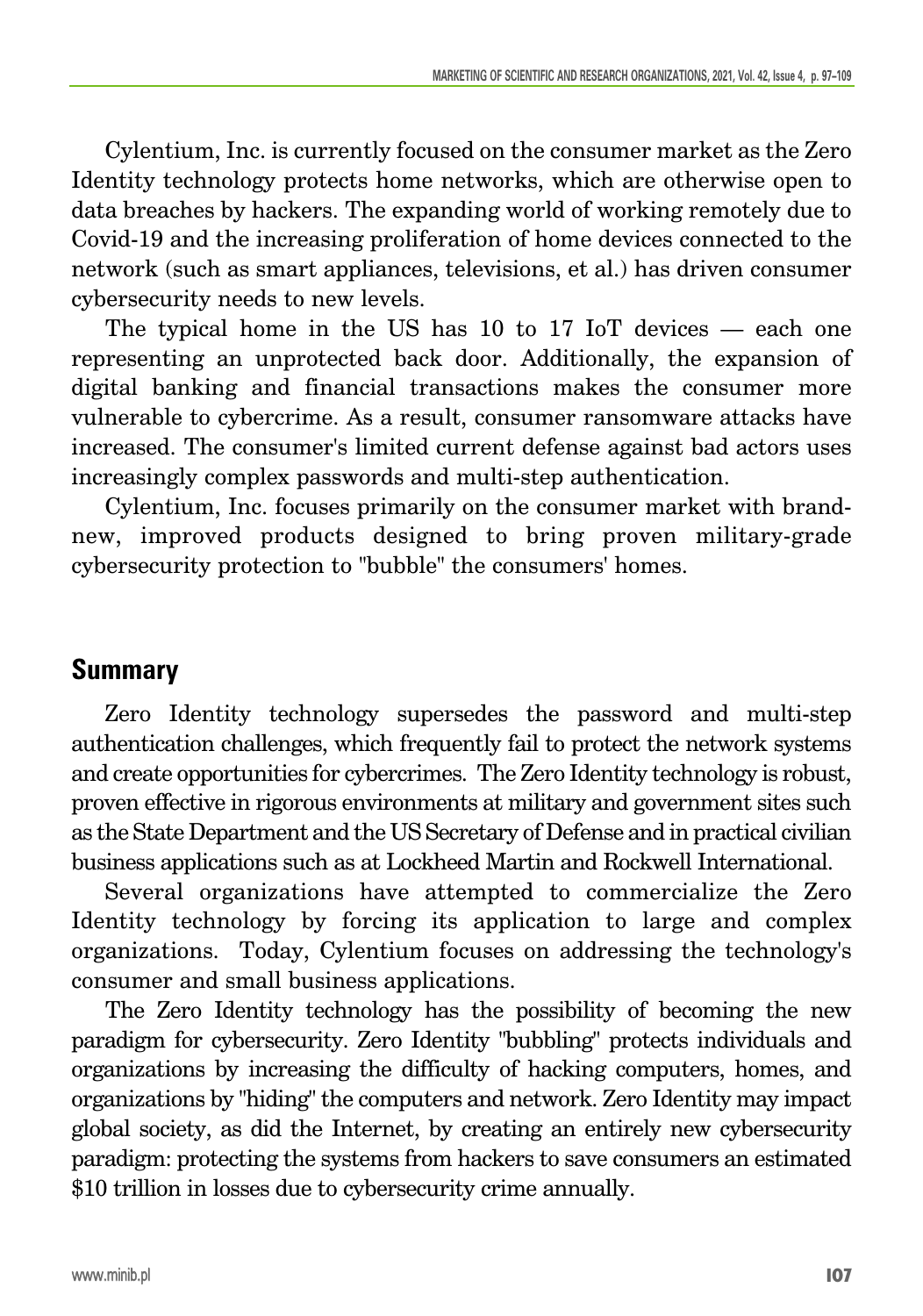# **References**

- 1. AP (June 2, 2021). *Getting Back online After Cyberattack*. https://www.cnbc.com/ 2021/06/02/jbs-worlds-largest-meat-producer-getting-back-online-aftercyberattack.html
- 2. Cohen-Almagor (April 2011). Internet History. *International Journal of Techno ethics*. https://ieeexplore.ieee.org/abstract/document/5622061
- 3. Jang-Jaccard, J. and Nepal, S. (August 2014). A survey of emerging threats in cybersecurity. *Journal of Computer and Systems Sciences*, *80*, 5, pp. 973–993. https://doi.org/10.1016/j.jcss.2014.02.005
- 4. Krigman, A. (October 22, 2020). *Cyber Autopsy Series: Ukraine Power Grid Attack Makes History*. https://www.globalsign.com/en/blog/cyber-autopsy-series-ukranianpower-grid-attack-makes-history
- 5. Morgan, S. (November 13, 2020). Cybercrime to Cost the World \$10.5 Trillion Annually by 2025. *Cybersecurity Ventures*. https://cybersecurityventures.com/cybercrime-willcost-the-world-16-4-billion-a-day-in-2021
- 6. Nield, D. (December 10, 2015). Google's Quantum Computer is 100 million Times Faster Than Your Laptop. *Science Alert*. https://www.sciencealert.com/google-s-quantumcomputer-is-100-million-times-faster-than-your-laptop
- 7. Norton (2020). *Norton Cyber Security Insights Report: Global Results, Symantec*. https://www.nortonlifelock.com/us/en/newsroom/press-kits/2021-norton-cyber-safetyinsights-report/
- 8. Okereafor, K. and Adelaiye, O. (July 2020). Randomized Cyber Attacks Simulation Model: A Cyber Security Mitigation Proposal for Post Covid-19 Digital Era. *International Journal of Recent Engineering Research and Development*, *5*, 7, pp. 61–72.
- 9. Pagliery, J. (August 5, 2015). *The Inside Story of the Biggest Hack in History*. https://money.cnn.com/2015/08/05/technology/aramco-hack/index.html
- 10. Perlroth, N. (June 6, 2021). *Are We Waiting for Everyone to Get Hacked?* New York Times.
- 11. Riley, T. (December 7, 2020). Cybersecurity 202: Global Losses from Cybercrime Skyrocketed to nearly \$1 Trillion in 2020. *The Washington Post*.
- 12. Stewart, T. and Strausbaugh, S. (September 26, 2017). *The 8 Character Password is Dead. Protiviti*, https://tcblog.protiviti.com/2017/09/26/the-8-character-password-is-dead
- 13. Turton, W. and Mehrotra, K. (June 4, 2021). Hackers Breach Colonial Pipeline Using Compromised Password. *Bloomberg*, https://www.bloomberg.com/news/articles/2021- 06-04/hackers-breached-colonial-pipeline-using-compromised-password
- 14. So, H.K., Kwok, S.H.M., Lam, E.Y., and Lui, K. (2010). Z*ero-Configuration Identity-Based Signcryption Scheme for Smart Grid*. 2010 First IEEE International Conference on Smart Grid Communications, pp. 321–326. Doi: 10.1109/SMARTGRID.2010.5622061.
- 15. Vailshery, L. (January 22, 2021). Average Number of Devices in the Typical American Home. *Statista*, https://www.statista.com/statistics/1107206/average-number-ofconnected-devices-us-house